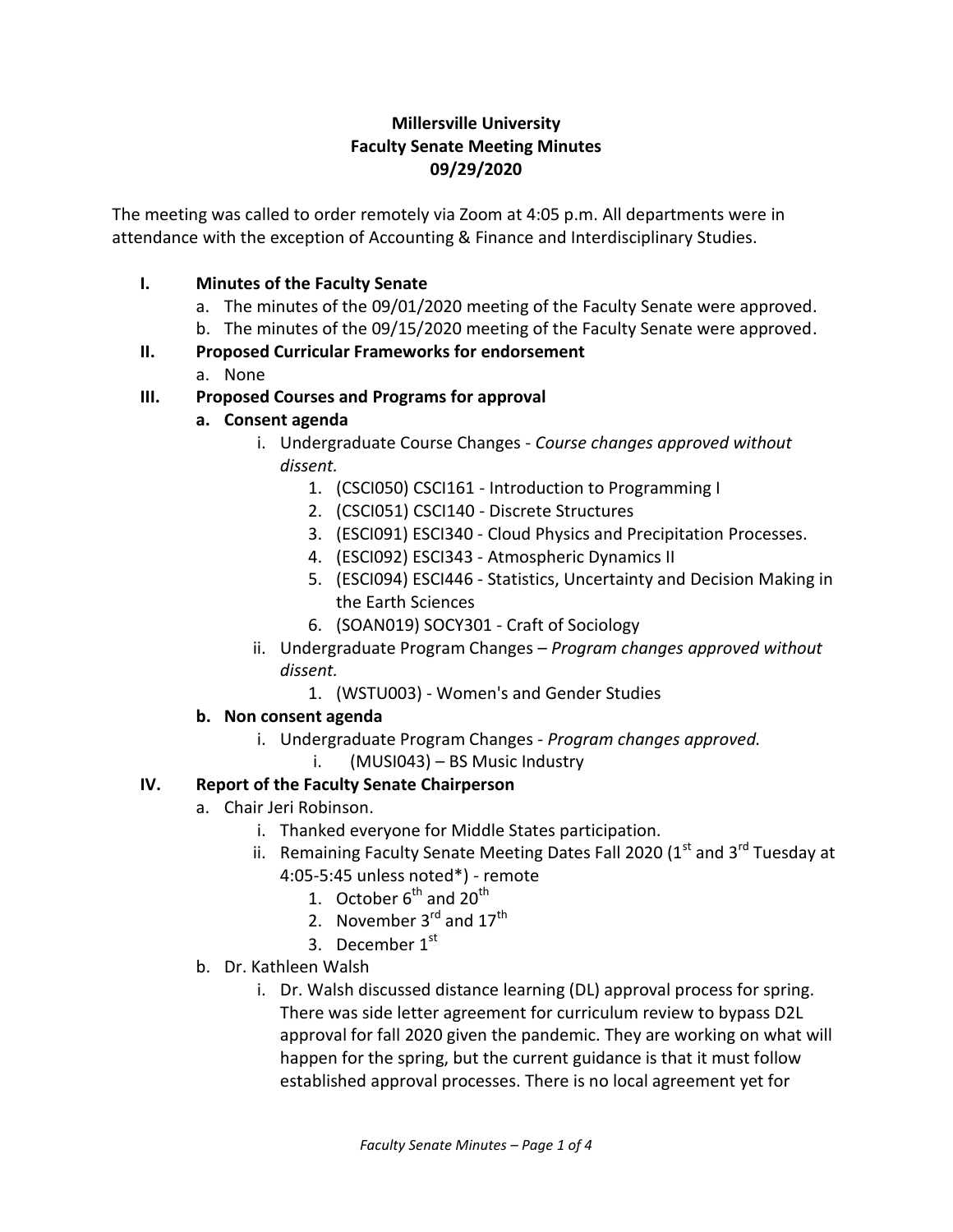blanket temporary approval of spring DL courses. The current recommendations are:

- 1. If you want to teach your spring course as DL in the future then go through the CAP DL approval process now for your course. UCPRC shared a document with some general recommendation for DL submissions to streamline the process.
- 2. If you do not want teach your course as DL in the future (beyond COVID disruptions), or do not want course to have a DL label, then do nothing and wait for further instructions.

### **V. APSCUF Updates**

a. The retrenchment letter was retracted last week. Please talk to your rep council members for any additional information.

## **VI. Report of the Student Government Association**

a. None

## **VII. Report of the Graduate Student Association**

a. None

## **VIII. Report of the Administrative Officers**

- a. Dr. James Delle, Associate Provost
	- i. Middle State reaffirmation of accreditation went well and Dr. Delle thanked all participants and contributions. The evaluation team appeared impressed with their visit. The majority of input from the evaluation team during the read out fell into advice or recommendation tiers, not requirements. The full report from the team is forthcoming.
	- ii. Dr. Delle expressed continued appreciation to the faculty in providing quality education to our students during difficult circumstances.
- b. Alison Hutchinson, Registrar
	- i. The registrar shared that enrollments for Fall 2020 are down at both graduate and undergrad levels, -4.6% (FTE -5%).
	- ii. The launch of Spring 2021 schedule will be delayed as courses are updated to reflect the recently announced move to a primarily online semester similar to the fall. Expected availability is 10/07.
- c. General Discussion and Questions
	- i. Assoc. Provost Delle, indicated that there will not be multiple iterations of schedule changes similar to what happened prior to fall semester. Spring 2020 schedule date changes include no spring break. The IMT decision took survey information from faculty, staff, and students into consideration along with other information.
	- ii. There will be winter session opportunities for distance learning focused CAE sessions for faculty.
	- iii. Sen. Sciarretta shared observations from advising and the early alert system that current freshmen with synchronous components seem to be doing better. Sen Lynch mentioned other class levels are having similar issues as observed through counseling center.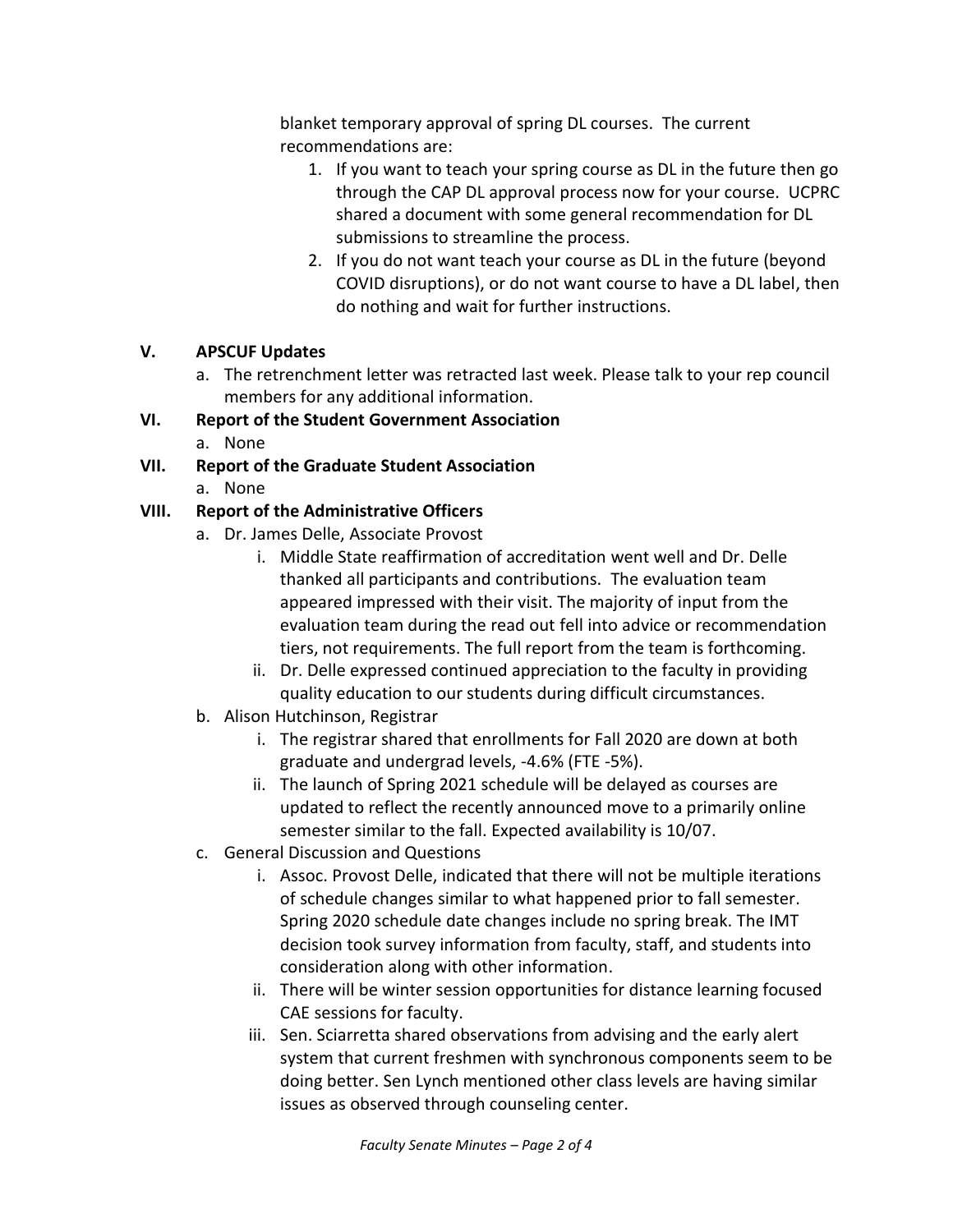- iv. Sen. Granruth Expressed some observed differences in students within two tracts of the same program (fully online vs. face-to-face forced online). She highlighted face-to-face forced online group is having more difficulty. She noted the key role of students' expectations for online learning and suggested that institutional effort should also consider helping students with managing expectations for online learning.
- v. Sen. Robinson Shared success with requiring students to book 4 x 15min videoconference appointments throughout the semester. These meetings are used to check in and connect with the students.
- **IX. Announcement of new courses, programs or changes to existing courses/program** a. See CAP.

### **X. Reports of the Faculty Senate Standing Committees**

- a. Academic Outcomes and Assessment (AOAC) Chairperson: Robyn Davis
	- i. Virtual Spring Assessment Lunch Tuesday March 30<sup>th</sup>, common hour.
- b. Academic Policies (APC) Chairperson: Ankur Nandedkar
	- i. Committee is working on minor rewording of policy for undergraduates taking graduate courses. Senators should expect documents to review.
- c. General Education Review Committee (GERC) Chairperson: Carrie Smith
	- i. The minutes from the last GERC meeting are available for review on Faculty Senate website meeting documentation.

# **XI. Reports of the Faculty Senate, Convened Committees, Area or Special Committees**

a. None

## **XII. Faculty Emeriti Resolutions**

a. Klosinska/Frost motion to recommend Dr. Daniel Yocum (Biology) for emeriti status was approved without dissent.

## **XIII. Faculty Senate Elections**

a. None

## **XIV. New Business**

a. None

Meeting was adjourned at 5:17pm.

Respectfully Submitted,

Ethan E. Frost Faculty Senate Secretary